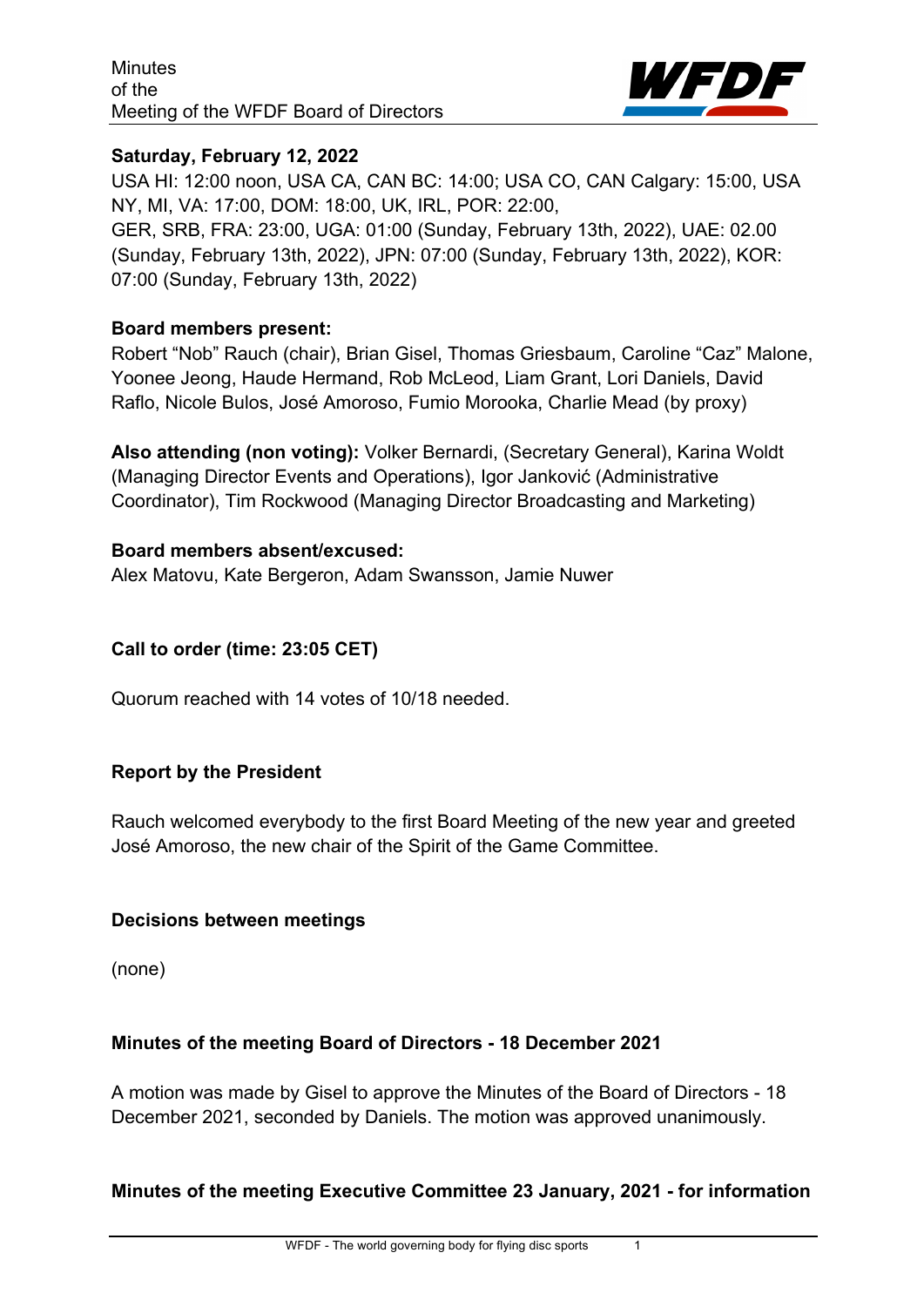

Presented for information.

## **Decisions requiring votes of or input from the Board**

## **Responsibilities and protocols for WFDF Board members**

On occasion of the first meeting of the new year Rauch outlined the duties of Board members. Being a working Board every member has certain responsibilities and areas in which they make a contribution to disc sports in general. The Board meets in 4-6 conference calls per year and members should attend most of these meetings. Once the pandemic situation has improved WFDF will again have a biannual face-toface-meeting.

Members should respond to electronic votes within seven calendar days and reply to e-mail correspondence within three business days. Reports for Board meetings should be submitted well in advance. In case of circumstances which keep a Board member from fulfilling these duties the President or the General Secretary should be informed.

When communicating with others outside of WFDF it must be considered that even private statements could be seen as WFDF statements. Any board member must avoid conflicts of interest in order to protect WFDF's interests. Board members who have a "potential conflict of interest" should notify the Ethics Commission so that a potential conflict does not become an actual conflict. Board members must maintain the confidentiality of any personal or sensitive information they acquire during their service to the board.

McLeod remarked that Board members should be familiar with all flying disc disciplines. It was agreed that this was possible up to a certain degree, and that every Board member should be aware that the board was making governance decisions for all disciplines.

# **WFDF Events Team Report**

Woldt reported on her technical site visit in Limerick, Ireland, for WMUCC 2022. She was very satisfied with the standard of facilities and grass and turf fields. She met 8 out of 10 key staff members who were very well on top of their delegated tasks. WMUCC 2022 would be the largest ever Master event and it needed to be successful and good. Since all other venue sites – except for WOC – were known to the WFDF Events Team, there would be no more technical site visits for 2022 events.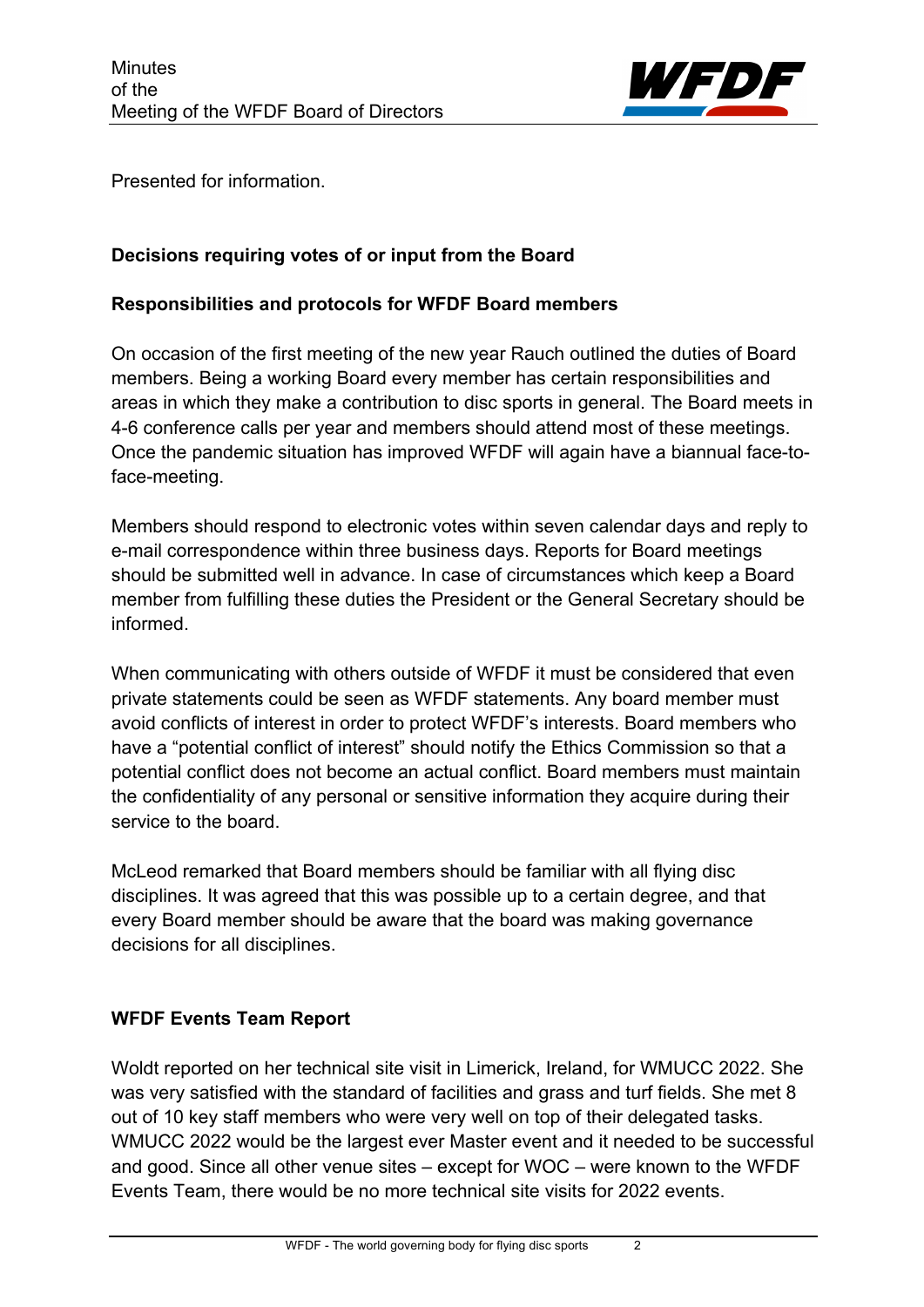

There would be a WFDF hygiene plan for each 2022 event but the Events Team was waiting to send them out as COVID-19 rules could change over the weeks in individual countries as well as border crossing rules.

The WJUC had been moved from the Dominican Republic to Wroclaw, Poland, due to a lack of teams signed up. The event would be held in conjunction with the European EUF U17 championships. So far 23 teams had signed up and a total of 40 teams had registered together with the U17 event. Woldt was concerned about the potential aggression by Russia against Ukraine. She hoped fighting would not start as this could lead to teams withdrawing. As little money as possible was being spent for organizing the event and the situation was being monitored closely.

Woldt reported that due to the late cancellation of the WBUC in Los Angeles a certain amount of money had been spent already by the LOC over the past 18 months. Woldt calculated that the teams signed up for the event would be returned 100% of player fees but only 74% of team fees. She asked for approval of the Board.

A motion was made by Jeong to approve withholding of 26% of WBUC 2022 teem fee to cover costs for LOC and refund 100% of player fees, seconded by Malone. The motion was approved unanimously.

Fee collections for the remaining 2022 events had been according to plan. Gisel suggested to publicly outline the percentage of fees collected and the number of teams registered to make sure the WFDF members and its athletes knew the events were going ahead and perhaps build up excitement.

The WFDF 2022 World Team Disc Golf Championships (WTDGC) had received the biggest interest ever with 28 countries signed up. It was now planned to cap the event at 32 teams.

For the World Games all 8 teams qualified to attend were working on getting there. Most of the administration fees had been collected.

Daniels noted that on the WFDF web site the event page was slightly outdated. Rauch confirmed that this was due to current technical difficulties with updating the web site but it was being worked on.

Woldt reported that, unfortunately, WFDF's Official Footwear Supplier, Universe Point has been heavily impacted by the pandemic and have informed WFDF they are terminating their sponsorship as they were closing their footwear business.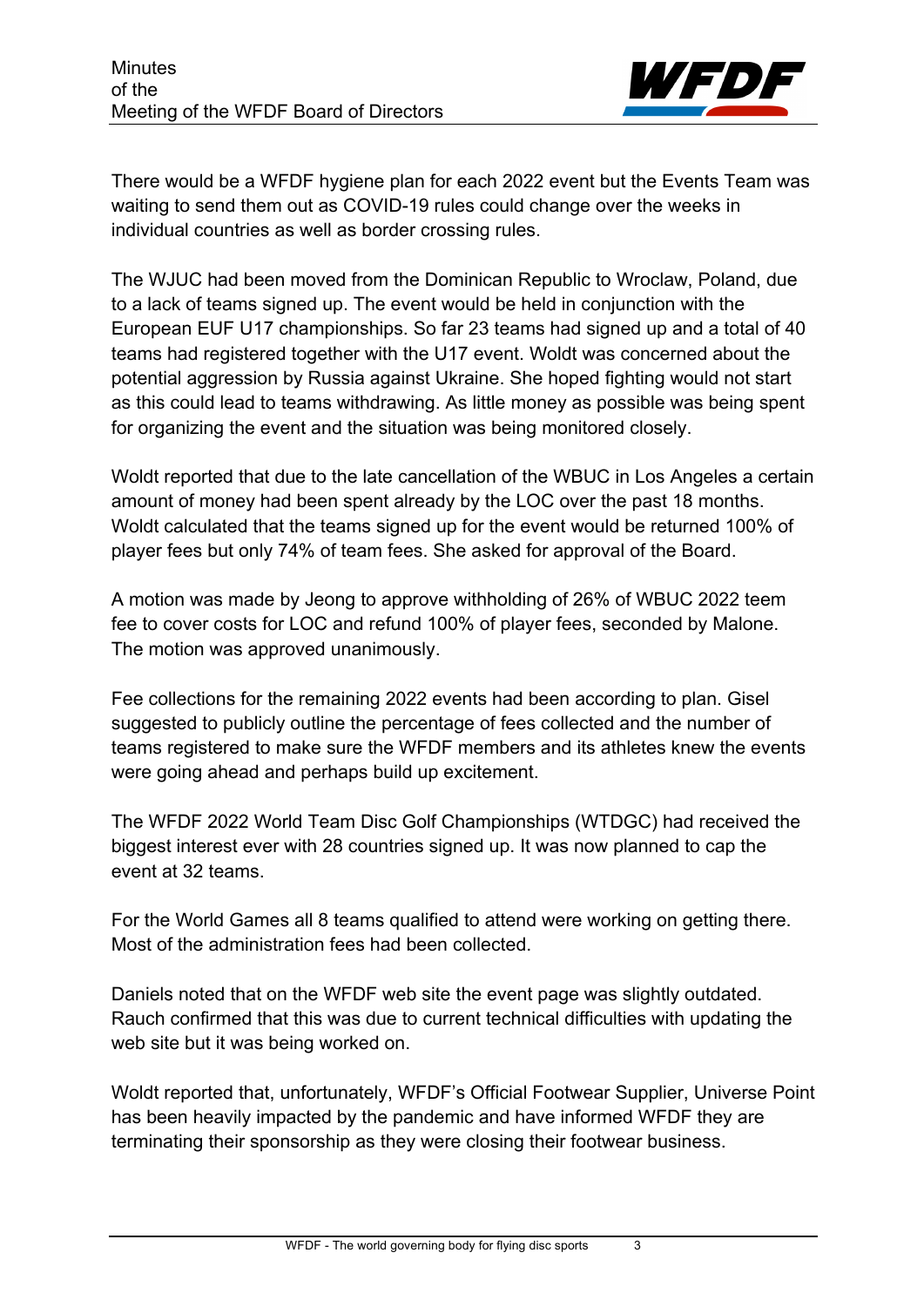

## **Virtual Disc Golf Championships**

The qualifying round of the WFDF 2022 Virtual Sport World Team Disc Golf Championship (VSWTDGC) was still running with 38 countries from which at least one male and one female player had participated. Eligibility had been checked in video calls and ID checks. The finals would take place during the following weekend among the top 19 countries. The total participant numbers was lower than expected but this was the inaugural event. Woldt expected that VSWTDGC could be held annually in the future. Gisel suggested to potentially even make it a semi-annual event.

## **Game Advisors Training for 2022**

In the past two years no Game Advisor (GA) training clincs had taken place. In 2022 up to four of them could take place (in Germany, UK, Colombia, and Malaysia), all in conjunction with Ultimate events which helped reduce costs. WFDF is looking to add local GAs for this year's championships which will reduce travel costs. Also, an online tool would help current GAs to refresh their knowledge.

Gisel remarked that Colombia was using GAs at their national events and he looked forward to more national federations doing so. Gisel was working on the budget for these training sessions and planned to apply for support from the WFDF development program.

## **Los Angeles 2028 Olympic Games - latest developments / WFDF strategy**

The IOC had recently announced three new sports to be part of the the Programme of the LA2028 Olympic Games and three incumbent sports to be dropped. The three legacy sports would, however, be given time to fix issues identified by the IOC EB and perhaps regain a slot on the programme.

The timeline for the decision on the LA28 additional sports would be announced in March/April 2022, and the decision would be taken by the IOC session in mid 2023. It was still unclear if sports would apply, like they did for Tokyo 2020, or if OCOG would invite sports to attend, like for Paris 2024.

Bernardi reported that he was closely watching what contenders were doing to present their sport for LA28. WFDF needed to improve the visibility of Flying Disc and needed to televise all 2022 events as well if possible.

One proposal was to pay for journalistic work on reporting daily about the WUCC 2022 in the online magazine "Inside the Rings," a magazine which had significant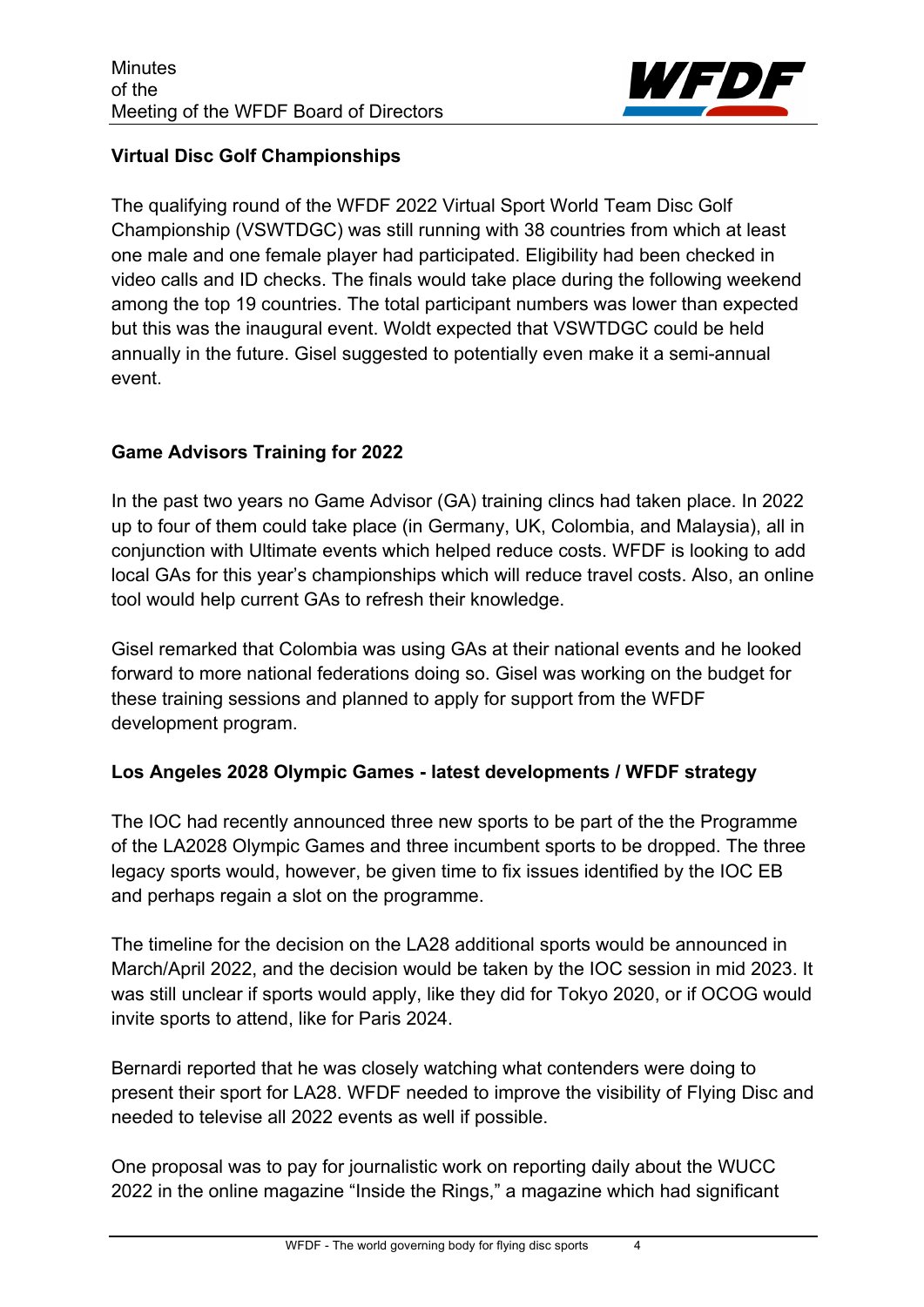

readership within the Olympic movement. ExComm had initially agreed to paying for this engagement. WFDF also needed to increase its presence on Social Media.

Rauch added that WFDF was closely coordinating with USAU to connect with USOPC and was trying to get in the top of the mind for the LA28 decision.

## **Approval of Vice President (proposed Brian Gisel)**

A motion was made by Rauch to select Gisel as Vice President for 2022, seconded by Jeong. The motion was approved unanimously with Gisel recusing himself form the vote.

## **Appointment of Overall Committee member**

After losing some WFDF Overall committee members McLeod proposed to add Sam Kaye to the committee. Kaye's application was discussed and received support by Daniels who knows him personally.

A motion was made by Bulos to approve Sam Kaye as new WFDF Overall Committee member, seconded by Daniels. The motion was approved unanimously.

# **Broadcast in 2022 - Budget**

Rauch announced that WFDF was planning to contract Rockwood for its broadcast efforts in 2022 for WMUCC, WUCC and TWG, but the details had not been finalized yet. He also informed that at the World Games the official broadcaster would only show the finals but not the early matches. WFDF was working with IWGA and BOC to livestream this by itself and was analyzing how to finance that.

WFDF was in discussion with UltiWorld about a partnership to have a broader subscription channel for more flying disc video content to be offered globally.

A contract would be presented to the Board for approval within the next few weeks

# **Expansion of Media effort, formation of committee**

WFDF needs to increase its media efforts. After discussing with Director of Communications and Global Media Jen Thomas, Rauch presented a plan to set up a Communications and Global Media Committee. This could bring more people with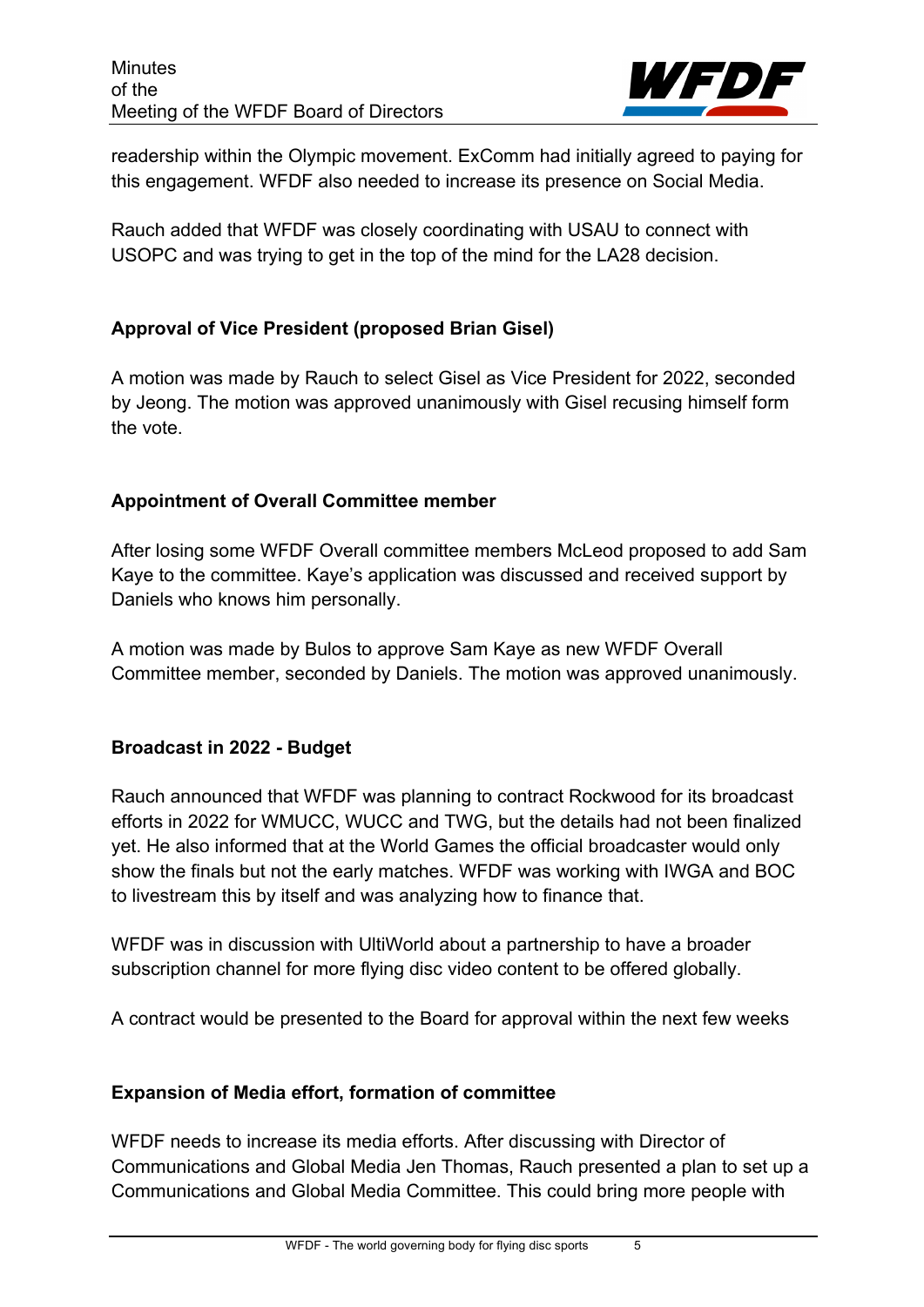

expertise into the process, help create more content, e. g. video snippets, and publish it in new ways and on new channels to a younger audience. Sponsorship partners could be included and WFDF events should be used more to connect with WFDF's audience. Rauch was aware that it could be hard to find motivated and active contributors to this committee but it needed to be tried.

## **Continental Associations update: EFDF**

Hermand reported that EFDF had voted on their new statutes and had registered the federation in Austria in December 2021. In January 2022 the annual Congress took place with Board elections and the first Board meeting was planned for the near future.

In 2022 EUF will hold its Ultimate Masters championships in Poland and its U17 championships in conjunction with WFDF, also in Poland.

EFDF is acting as an umbrella federation for EUF and EDGF. These federations are extraordinary members of EFDF and will remain responsible of their respective disciplines.

## **HFDF Proposal 2023 and 2024 Universities event and EUSA Games**

The Hungarian Flying Disc Federation (HFDF) had proposed to WFDF to apply to EUSA through the Hungarian University Sports Federation to have Ultimate included as a demonstration sport with six university teams in the 2024 EUSA Games in Debrecen, Hungary. In 2023 a qualification event would take place at the University of Debrecen, which would be observed by EUSA and FISU.

Bernardi emphasized that this could give WFDF the chance to stage the first University World Ultimate championships in 2026 and perhaps have the discipline included at the FISU World University Games (formerly Universiade) after 2026. Also, the EUSA Beach Games Beach Ultimate could be included.

Bernardi added that HFDF had approached WFDF rather than EFDF as the registration of EFDF had happened too late to be a signatory of the Declaration of Intent with HFDF and HUSF. For future European multisport games EFDF would be the partner.

## **Multisport Games perspective for Flying Disc sports**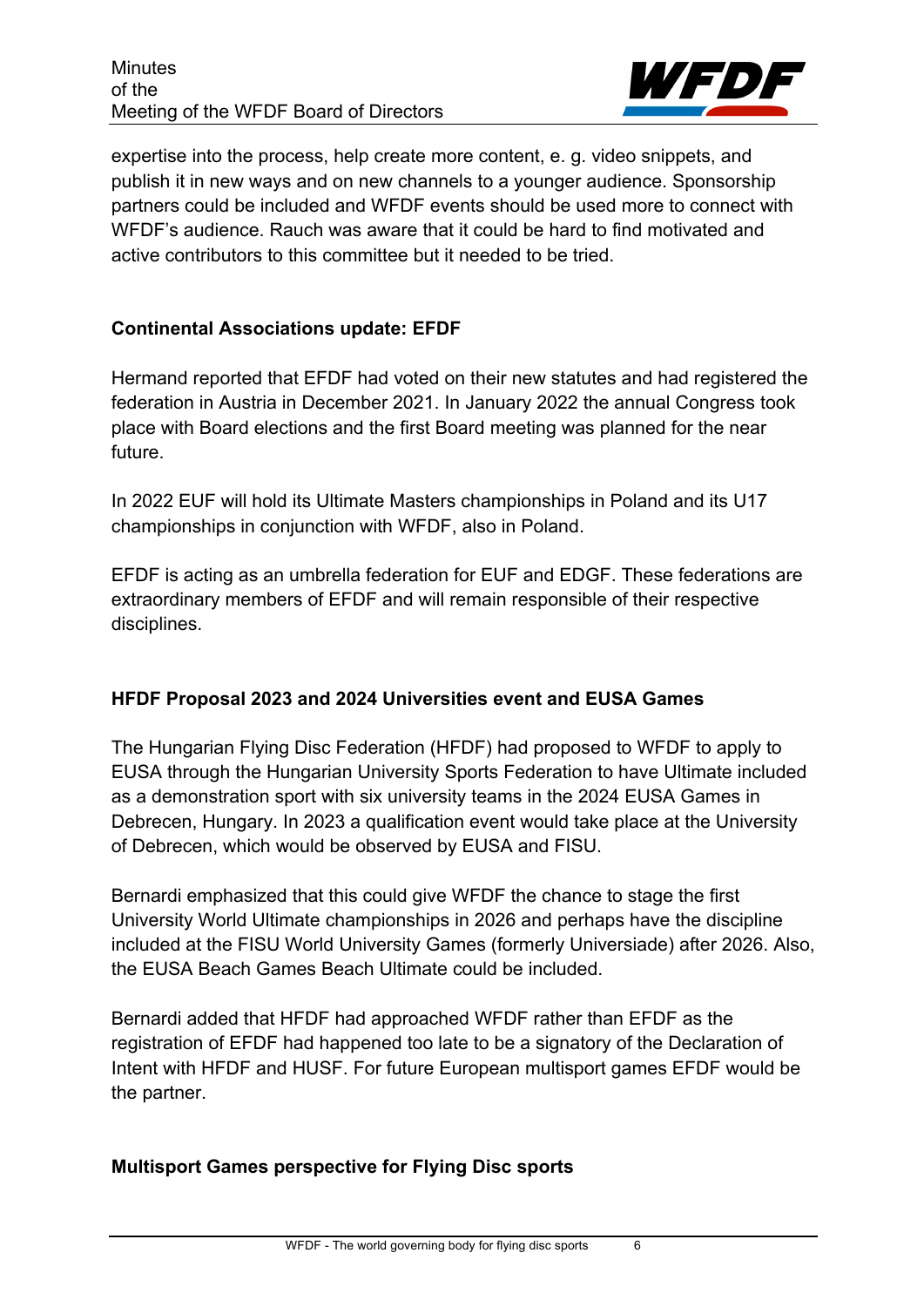**Minutes** of the Meeting of the WFDF Board of Directors



WFDF is recognized by nearly all multi-sport organizations IOC, FISU, IMGA, IWGA, TAFISA, GAISF, CIJM and ANOC, and has connections to EUSA and EOC. Flying Disc will be part of TWG 2022 in Birmingham (USA), TWG 2025 in Chengdu (CHN) and the European Masters Games in Tampere (FIN) 2023 (Disc Golf). Flying Disc is either planned or proposed to participate at the WMG in Kansai (JPN, postponed), Pan-American Masters Games Rio de Janeiro 2022 (BRA, postponed), EUSA Games 2024 in Debrecen (HUN), TAFISA European Sport for All Games Perugia (ITA) 2022 (Freestyle), CIJM Mediterranean Beach Games 2023, Heraklion (GRE), and ANOC World Beach Games 2023 in Indonesia.

The future of the existence of GAISF Multisport Games is uncertain, e.g. World Urban Games, because the existence of GAISF as organization has been questioned. Should GAISF be dissolved, it should not have negative impact on WFDF. It is possible, that GAISF games will be organized by other multi-sports federations.

## **WFDF Development Programme 2021**

Bernardi asked board members to send in ideas and proposals by end of February for the development programme which could be funded by in part by the IOC contribution. In March WFDF will send grant requests to its member national federations.

## **Reports and Updates**

# **Athletes' Commission Report**

At the WUCC 2022 there would be elections for the members of the Athletes' Commission. Usually three of the six members would get elected, but since the last election could not take place due to the cancellation of WFDF events it was unclear if all six would be elected. This would be further discussed outside of the Board meeting.

# **SOTG Committee report, with update on iSOTG Day**

The new SOTG Committee Chair Amoroso had been in contact with all 13 members of the committee individually and had a first committee meeting at the end of January. Upcoming tasks were the migration of the iSOTG day website to the WFDF web site, to clarify rules about the new SOTG disc design, and to make a pilot for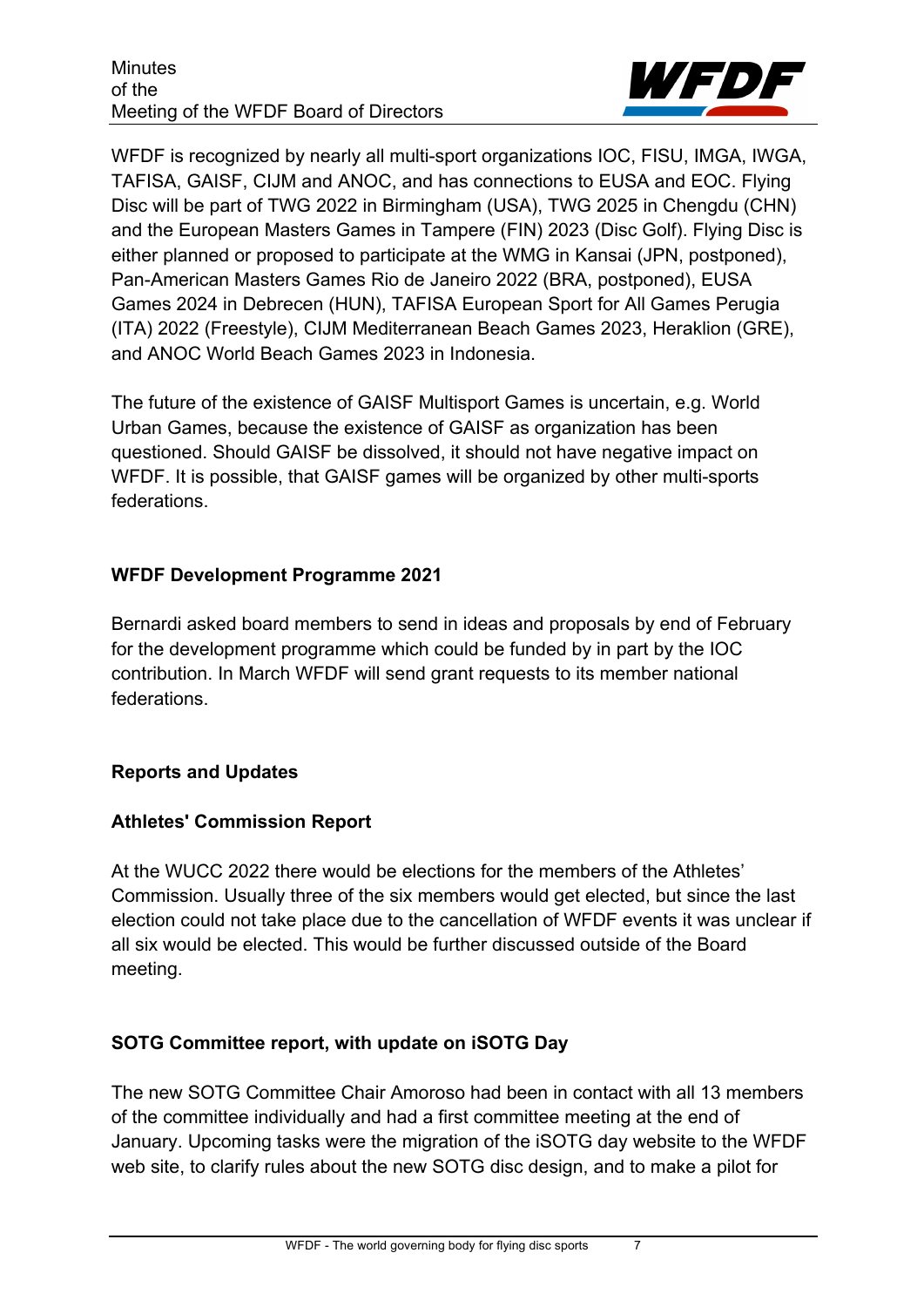

SOTG for Disc Golf at the World Team Disc Golf Championships 2022. This would be further discussed at a committee meeting at the end of February.

Rauch added that another goal should be to find SOTG Directors for WFDF events from within the region of the respective events. It was important to spread SOTG director's expertise around the world and at the same time would reduce costs.

Woldt clarified that the latest list she had proposed for Spirit Directors had only individuals who would be at the respective events in other capacities or were locals which would reduce costs significantly.

## **Women in Sport Commission Report**

Malone announced that the Gender Equity Toolkit had been translated into Spanish and French and translations into four more languages (Swahili, Hungarian, Chinese and Portuguese) were being worked on.

Bernardi commented that the Hungarian federation had approved of the Hungarian translation. He also suggested to translate the title of the toolkit into the respective language.

At the last Board meeting Malone had introduced the survey "Inclusion of athletes with a Difference in Sexual Development (DSD) and Transgender athletes in elite sport" by Swansea University in Wales. It had been decided that the call to participate would be sent out to the flying disc community in early 2022. Malone announced she would send an email to the Board members and asked everyone to pass it on within relevant communities.

Malone commented on the WFDF web site that she considered it very important to be able to quickly upload and publish information. Conversations about the web site should be in the hall.

# **Continental Association Reports**

## PAFDF

Bulos reported that at the last PAFDF elections two new board members were elected. At-large board members would be elected next time to have an overlap of experienced board members with newly elected. She had held two meetings to brief the new board members. Potential new national federations were Puerto Rico, Cuba, and Belize. PAFDF planned to establish more social media presence, set up the email address pafdf@wfdf.sport and perhaps have a web site under wfdf.sport. She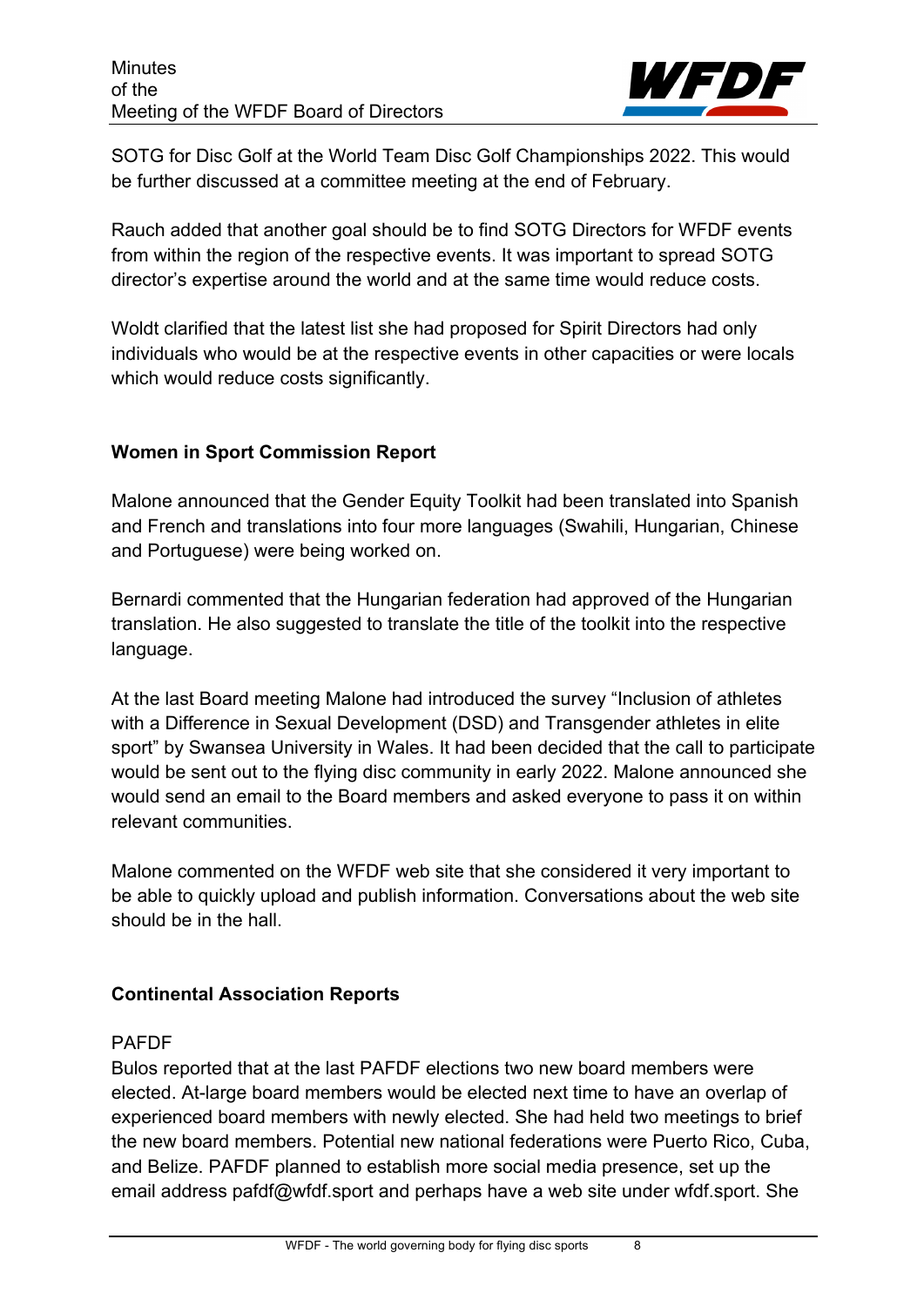

noted that Mexico had announced elections at the beginning of 2022 but they had not been held. She would follow up with Mexico on this topic together with Bernardi.

#### AOFDF

Morooka announced that he was serving his last term as AOFDF president and retire at the end of 2023. AOFDF was searching for new committee members. In March IMGA would visit Japan to decide on a new date for the World Master Games in Kansai. The Asian Games 2022 will take place in China and in 2026 in Japan. AOFDF was negotiating with the respective organizing committees if and how Flying Disc could be included. Flying Disc would be a demonstration sport at the Asian Beach Games 2022 in China.

Jeong commented that the Asian Games were very important as they made it easy for smaller nations to be included and to get more recognition.

Bernardi reminded that it was important for WFDF's national members to achieve recognition by their national Olympic committees. He expected Italy to be recognized soon and in the near future perhaps Spain.

EFDF (previously discussed)

AAFDA (no report)

## **Disc Sport Committee Reports**

#### Disc Golf

Rauch presented the report submitted by Mead. It listed the nine Disc Golf Committee members and their responsibilities. A total of 28 national teams have registered for the WFDF 2022 World Team Disc Golf Championships, the largest number of nations ever gathered in one place at the same time to play Disc Golf. The DG Committee is working together with the SOTG Committee to pilot a SOTG scoring system which will be implemented at WTDGC. Currently four event organizers are offering to trial this new scoring system. Offers are still being accepted. Disc golfer Paige Pierce had reached fourth place at the TWG Athlete of the Year contest. Mead thanked all who worked hard for Pierce to get so far. But he was certain that with better communication next year's candidate could advance further.

**Overall**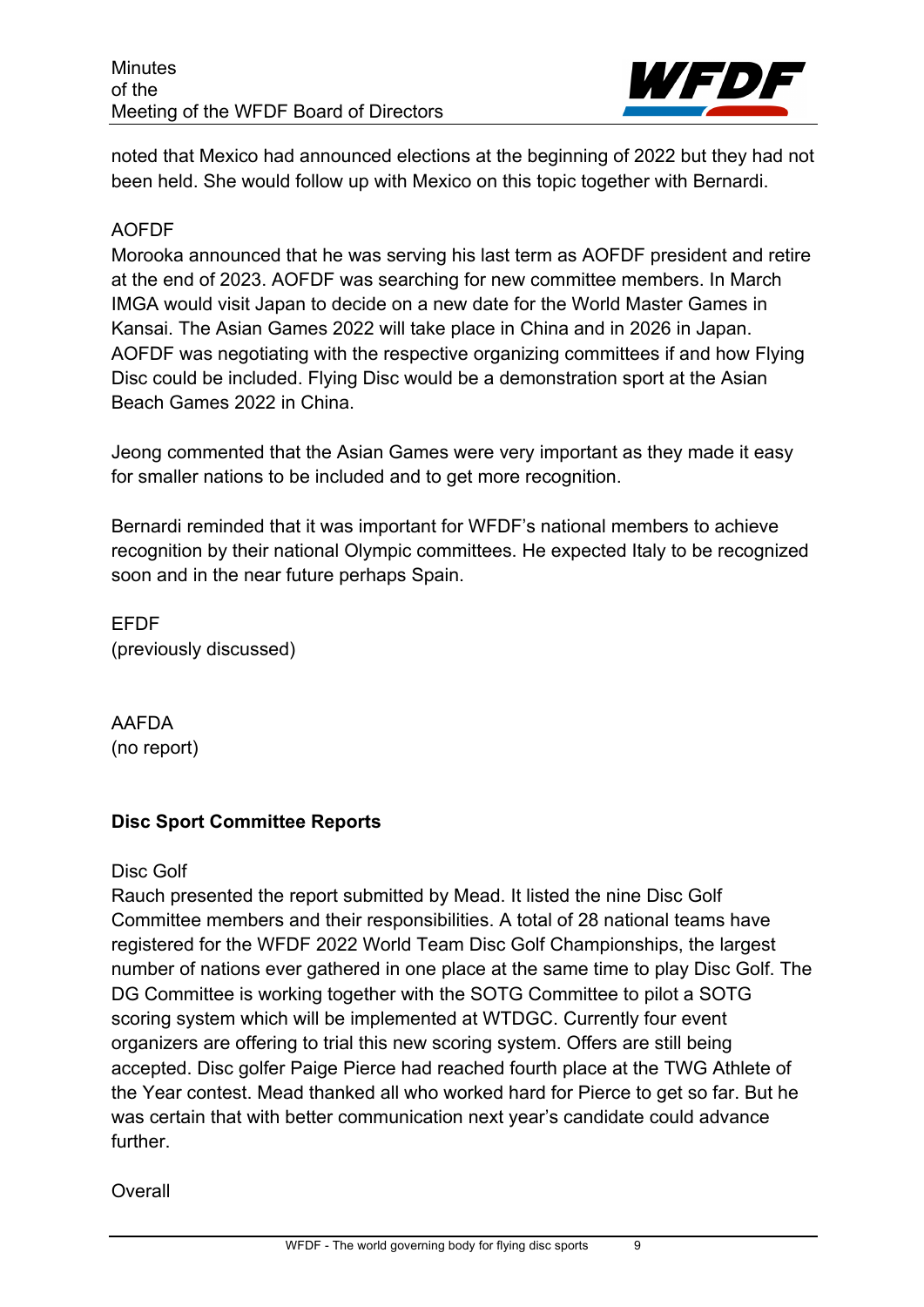

The next Overall Committee's meeting would be in two weeks. Sweden had expressed interest to attend World Overall Championships in San Diego, California. McLeod remarked that MTA and Accuracy was being played in Iran. He was looking forward to connecting with the respective players there.

## Freestyle

The Freestyle Committee had met a week ago and had two more meetings scheduled. The committee was asking to receive updated information on the WFDF events as it planned to present some Freestyle activities at these events. Particularly the junior event in Poland seemed to be suitable to attract young players and make them also aware of Freestyle. Daniels informed that the official WFDF Freestyle World Champion would be crowned at WOC. The Freestyle Players Association championships would be in Tel Aviv, Israel, in Fall 2022. Freestyle won a medal at the United through Sport (UTS) World Virtual Youth Festival 2021.

## Beach Ultimate

Raflo thanked the parties involved for trying to make the World Beach Ultimate Championships 2022 happen for as long as possible. He noted that the cancellation of WBUC meant there would be no qualification event for the World Beach Games. Bernardi agreed that this would be a problem for the World Beach Games in 2023 but acknowledged the logistical issues made it unfeasible.

**Guts** (no report)

# **Treasurer's report - Preliminary 2021, January 2022 YTD**

Rauch presented the preliminary 2021 results. The net loss for the year was US\$ 147,000 compared with the revised budget which had projected a loss of almost US\$ 165,000. Revenue in 2021 was US\$ 83,000, less than 20% of what was originally budgeted. As of the beginning of 2022, WFDF had around US\$ 280,000 of cash and investments.

The audit would start on March 21<sup>st</sup>, much earlier than usual and, given the low numbers of transactions in 2021, it should not take long.

The WFDF bookkeeper Deborah Gray was retiring but agreed to continue until WFDF could find a new bookkeeper. A number of interviews had been done with individuals and outside firms, but so far no suitable solution had been found.

WFDF had also looked into reducing wiring costs and had started to use Xe.com which worked quite well. But WFDF was still trying to find a bank that would set up a